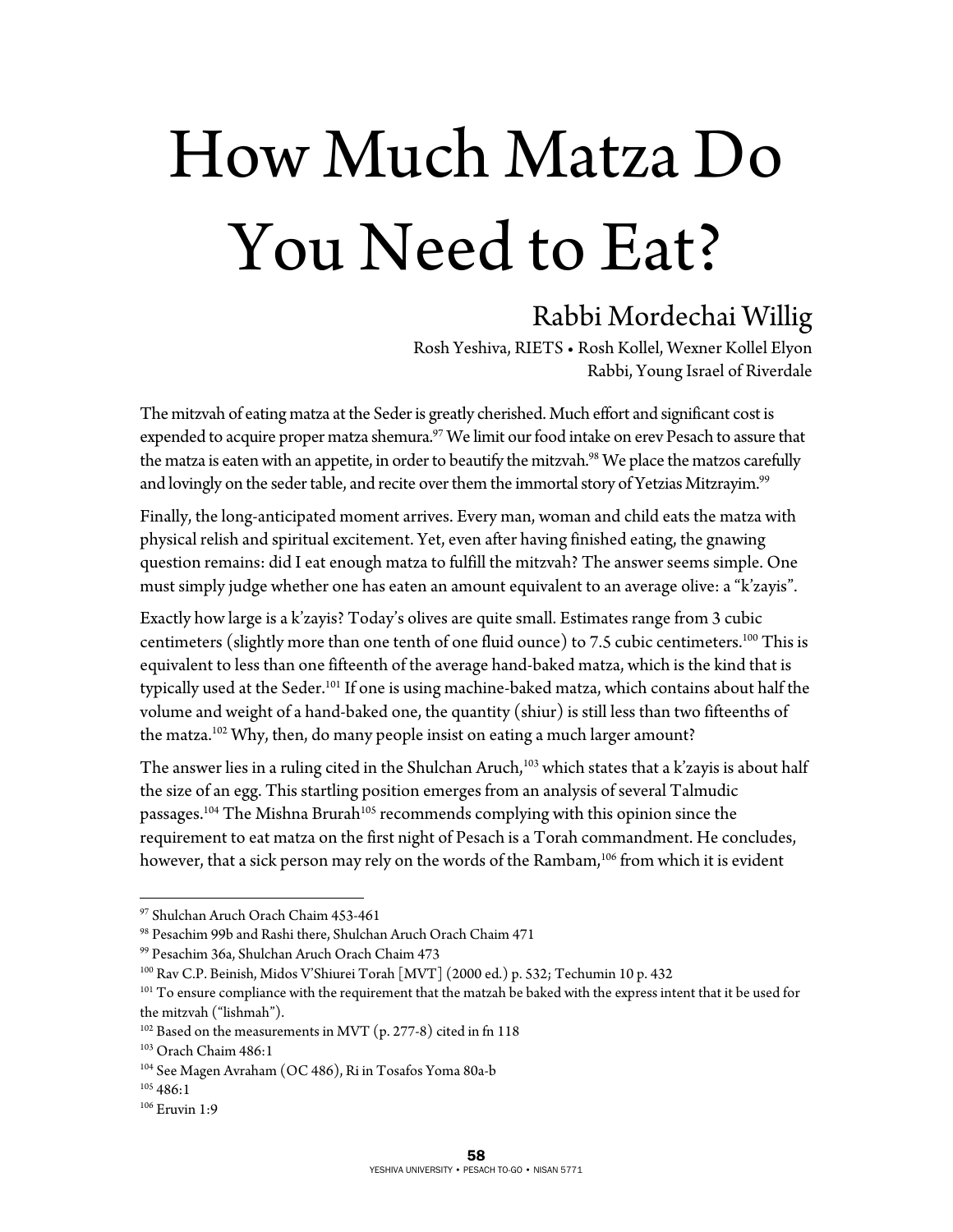that a k'zayis is less than one third of an egg. Other authorities reduce the shiur to about three tenths of an egg.<sup>107</sup>

Now we must determine how large an egg is. The size of today's average egg (with the shell) is about 50 cubic centimeters.<sup>108</sup> Rav A. C. Naeh measured the size as 57.6 cubic centimeters.<sup>109</sup> This would then yield a k'zayis measuring 25-29 cubic centimeters, nearly one fluid ounce, which is much larger than today's olives.

The Tzlach (Pesachim 116) presents a remarkable view that would further increase the size of a k'zayis. He cites the view that today's eggs are half the size of those at the time of the Gemara. This is based upon seemingly conflicting statements in the Gemara about measuring the size of a mikva by units of thumbs and units of eggs.<sup>110</sup>

The Mishna Brurah adopts the Tzlach's view when it comes to Torah mitzvos, such as eating matza. If so, one must eat the size of half a contemporary egg doubled, i.e., a whole egg—at least 50 cubic centimeters. This is the equivalent of almost half a hand matza and almost an entire machine-made matza .

Furthermore, the Shulchan Aruch<sup>111</sup> requires one to eat a k'zayis from each of the top two matzos together. This would result in a shiur of 100 cubic centimeters! However, since this requirement is only rabbinic, we need not double the shiur out of a concern that the eggs today have shrunk from those at the time of the Gemara.

The Mishna Brurah<sup>112</sup> rules that one must swallow a k'zayis at once. This, too, is a rabbinic requirement and can be discharged without doubling the k'zayis. However, the entire larger k'zayis must be eaten within the amount of time it takes to eat three eggs. This is about 4 minutes, although estimates vary from 2 until 9 minutes.<sup>113</sup>

The language the Shulchan Aruch (486:1), "some say that a k'zayis is about half an egg" indicates that another view exists—a view which may in fact be more authoritative. This implied other view may be the shiur based on the Rambam—one third of an egg.114 The Shulchan Aruch, as usual, follows the opinion of the Rambam, and quotes the shiur of half an egg as "some say" i.e., a stringency for Torah law only.

This may generate a "s'feik s'feika" (double doubt) necessitating the doubling only of the smaller shiur. This would require eating two thirds of the size of an egg, rather than the size of an entire egg as the Mishna Brurah rules.

 $\overline{a}$ 107 R. Tam in Tosafos Yoma 80a-b, GR"A in his commentary on Mishlei 22:9

<sup>108</sup> MVT p. 246

 $109$  ibid.

<sup>&</sup>lt;sup>110</sup> It should be noted, however, that archaeological evidence shows that contemporary eggs and olives are the same size as they were in Talmudic times. Also, the measurements for the revi'is given by the Rambam and Geonim correspond to the smaller eggs. See MVT and *Midos Umishkalos shel Torah* (R. Y.G.Weiss). 111 475:1

<sup>112 475:9</sup> 

<sup>113</sup> Shmiras Shabbos Kehilchasa 48:10 and fn 62

<sup>114</sup> Eruvin 1:9, OC 368:3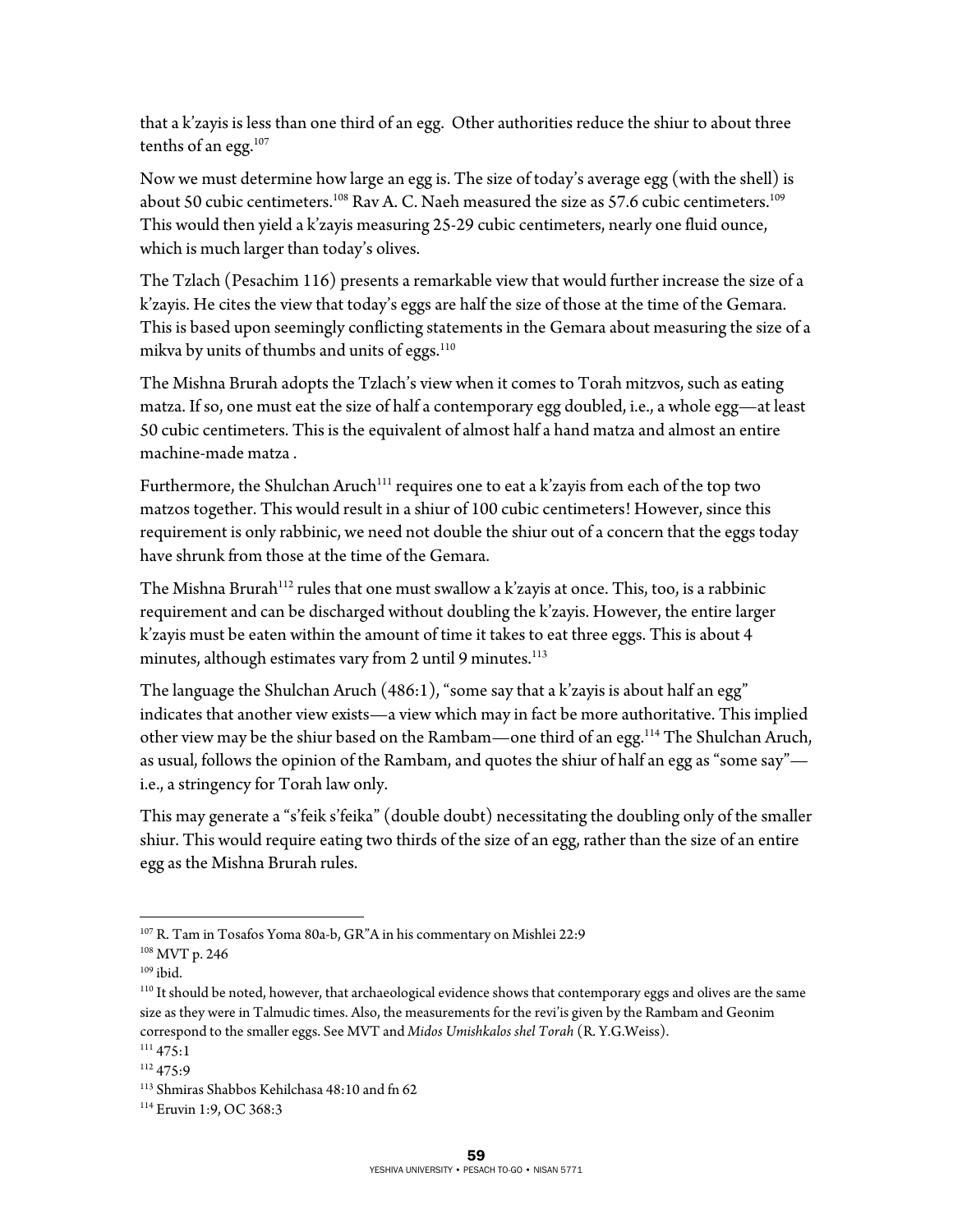Moreover, it is possible that the more accepted view alluded to in the Shulchan Aruch is the simple one, which is that we only need to eat the size of a contemporary olive, independent of the size of an egg. This would require a reevaluation of the Gemara that seems to establish a relationship between the size of eggs and olives. This would also justify what used to be the common custom of eating a much smaller shiur of k'zayis. 115

Nonetheless, the accepted stringency of the Shulchan Aruch to eat half the size of an egg must be practiced whenever possible. As mentioned, our eggs are about 50 cubic centimeters in volume. The Chazon Ish rules<sup>116</sup> that a k'zayis is half an egg without its shell. According to the precise measurement of Rav C.P. Beinish,<sup>117</sup> a liquid raw egg is about 45 cubic centimeters in volume. Therefore, a k'zayis would equal 22.5 cubic centimeters.

A cubic centimeter of matza, both hand- and machine-made, weighs about half as much as a cubic centimeter of water. A pound of matza contains about 15 machine-made matzos and about 7.5 hand-baked matzos. The volume of 22.5 cubic centimeters, which weighs about 11.25 grams, is less than two fifths of a machine-made matza, and less than one fifth of a hand-baked matza.<sup>118</sup> In cases of illness, one may consider eating only a smaller shiur, either one third of an egg in its

 $\overline{a}$ 

<sup>118</sup> MVT p. 277 measured the volume of hand and machine-made matzos precisely; they both weigh about half the equivalent volume of water. A machine-made matza weighed 32.2 grams (about 1 1/7 ounces, as an ounce is 28.3 grams) and measured 62 cubic centimeters. Our matzos may be slightly smaller (15 in a 1lb or 453 gram box yields 30 grams per matza). Nonetheless, 2/5 is 12 grams, more than the 22.5 cubic centimeters (11.25 grams) of half an egg without the shell. For the average hand-baked matza, which is twice the weight (about 7.5 matzos per pound) and volume (since both weigh half the equivalent volume of water), 1/5 of a matza is more than 22.5 cubic centimeters, a k'zayis. More usefully, the approximate measurement of the required matzah can be expressed in the following table:

| Matzos per Pound | Kezayis (22.5 cc) |
|------------------|-------------------|
|                  | $2/13$ matzah     |
|                  | $1/6$ matzah      |
|                  | $1/5$ matzah      |
|                  | 2/9 matzah        |
| 10               | $1/4$ matzah      |

<sup>115</sup> See, e.g. the opinion of R. Chaim Volozhiner in the new (Weinreb) edition of *Maaseh Rav* (p. 218, 337-8, citing Kehillos Yaakov Pesachim 43). Particularly intriguing is the view of the Chazon Ish. A staunch advocate of the Tzlach's doubling of the eggs, he apparently ruled that half a machine matza is more than a k'zayis, coming to this conclusion by grinding up the matza and measuring the volume of the crumbs.

HaRav C.P. Beinish (Middos V'Shiurei HaTorah p. 278) notes that this method of measuring the k'zayis can include more air space between the crumbs and produce a lenient result. He suggests that the Chazon Ish relied on the fact that the 50 cubic centimeter shiur is based on three stringencies in the measuring of a k'zayis that the Mishna Brurah combined: 1) half an egg; 2) with its shell; 3) doubling the k'zayis. The Chazon Ish held that, strictly speaking, the more correct view is that a k'zayis is: 1) one third of an egg; 2) without the shell; 3) without doubling it. Doubling only applies to eggs and its strict derivations, such as the shiur revi'is (1½ eggs) for kiddush, but not the k'zayis, which is never formally linked to the size of an egg. Or, perhaps, only to the revi'is, which may be measured intrinsically by thumbs and only indexed to the size of eggs.

Removing the shell reduces the size of an egg by about 10 percent (MVT p. 239-40). However, this leniency cannot be combined with the opinion of the Rambam whose shiur is less than a third of an egg with its shell. Therefore, one third of an egg, about 17 cubic centimeters, is required.

<sup>116</sup> OC 39:17 s.v. b'Mishna Brurah

<sup>117</sup> Midos V'Shiurei HaTorah p. 246